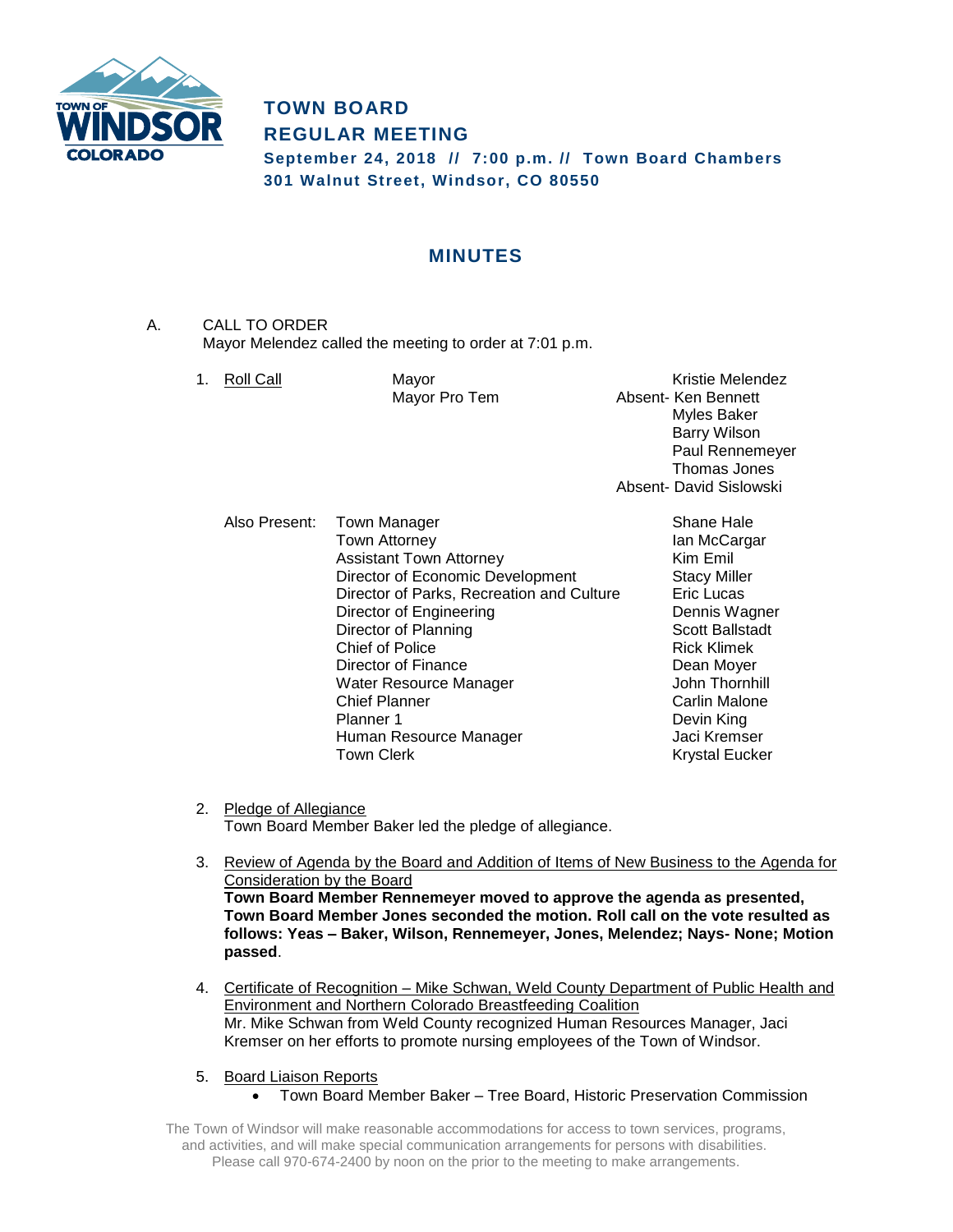Town Board Member Baker reported the Tree Board meets on September 25, 2018 at 5:00 p.m.

 Town Board Member Wilson – Parks, Recreation & Culture Advisory Board; Poudre River Trail Corridor Board Town Board Member Wilson reported there is a section of the Poudre River Trail that is closed and will be closed until approximately October 16<sup>th</sup>. The section that is closed is east of Highway 257. The Human Bean gave a portion of their proceeds from their grand opening to the Poudre River Trail Corridor which amounted to almost \$3,000.

Mr. Wilson reported the National Recreation and Parks Association named the Windsor Parks, Recreation and Culture Department as a top 10 finalist.

- Mayor Pro Tem Bennett Water & Sewer Board Mayor Pro Tem Bennett - Absent
- Town Board Member Rennemeyer Chamber of Commerce Town Board Member Rennemeyer reported the Annual Chamber Dinner is scheduled for October 18, 2018 at 5:00 p.m.
- Town Board Member Jones Windsor Housing Authority; Great Western Trail Authority

Town Board Member Jones reported the Windsor Housing Authority met and they will be closing at the end of October on the Windshire Senior Housing Development. Also, the Governor's Farm purchase is in the works again as the property owner is willing to reconsider the original offer by the Windsor Housing Authority.

- Town Board Member Sislowski –Clearview Library Board; Planning Commission Town Board Member Sislowski – Absent
- Mayor Melendez Downtown Development Authority; North Front Range/MPO Mayor Melendez reported the Downtown Development Authority met and the budget was presented to the Town Board on September 17<sup>th</sup> 2018. There is still discussions taking place regarding the back lots and there will be an open house on October 23, 2018 from 4:00 – 7:00 p.m. at the old town hall. The wayfinding project has commenced. The Mill has started moving forward and activity will become more active at the beginning of October. Small business Saturday is the Saturday after Thanksgiving; the Elf on Shelf will also begin on Small Business Saturday and run through the Windsor Wonderland event.
- 6. Public Invited to be Heard Mayor Melendez opened the meeting up for public comment to which there was none.

## B. CONSENT CALENDAR

- 1. Minutes of the September 10, 2018 Regular Meeting Krystal Eucker
- 2. Resolution No. 2018-88 Adopting the Strategic Plan Kelly Houghteling
- 3. Cancellation of November 12, 2018 Regular Town Board Meeting Krystal Eucker
- 4. Resolution No. 2018-89 A Resolution in Support for the Northern Integrated Supply Project Preferred Alternative as Described in the Final Environmental Impact Statement – John Thornhill

**Town Board Member Rennemeyer moved to approve the consent calendar as presented. Town Board Member Wilson seconded the motion. Roll call on the vote resulted as follows: Yeas – Baker, Wilson, Rennemeyer, Jones, Melendez; Nays-None; Motion passed.**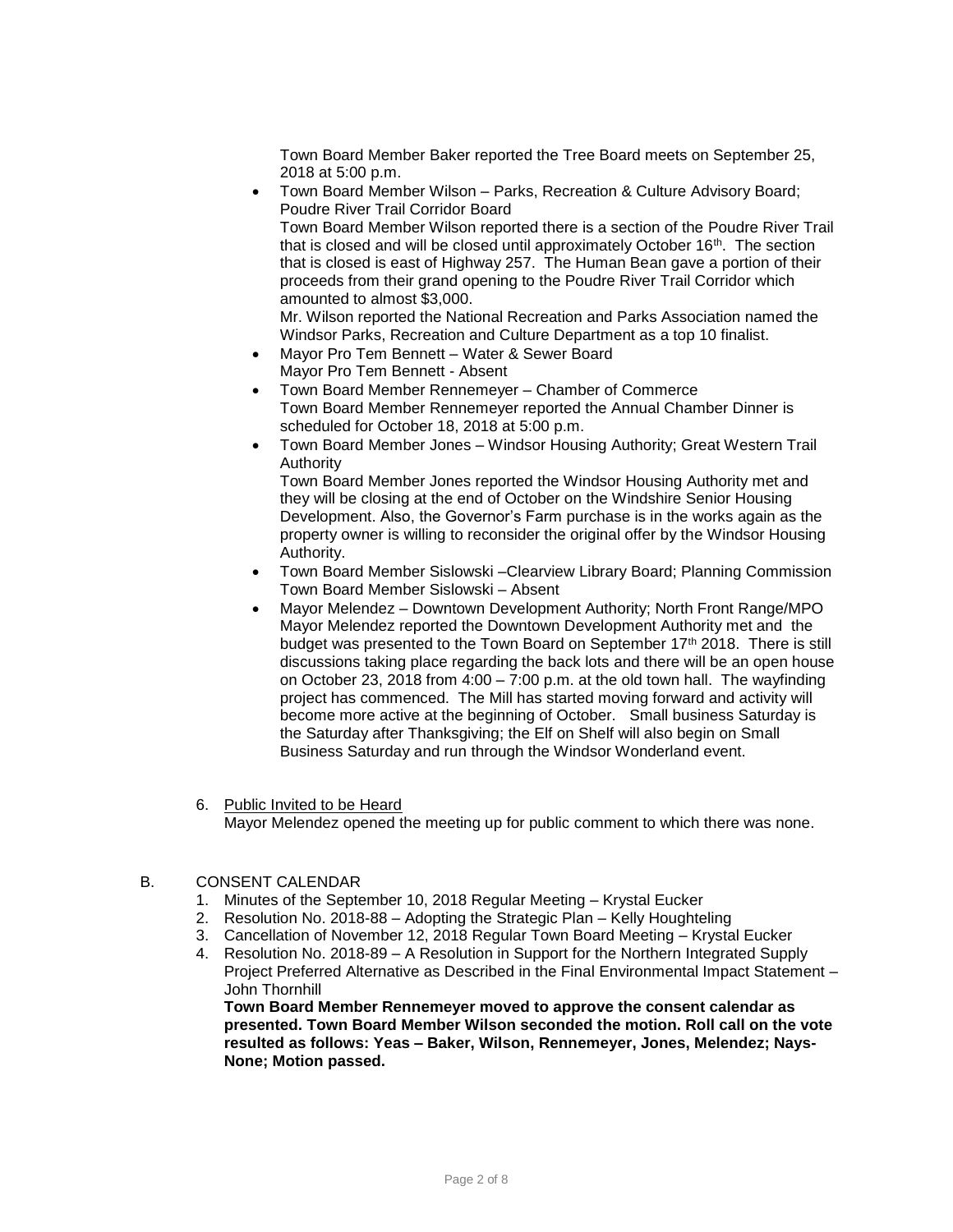## C. BOARD ACTION

1. Ordinance No. 2018-1570 – An Ordinance Approving the Transfer of Real Property from the Town of Windsor to Colorado National Sports Park, LLC *Super majority vote required on second reading* 

- Second Reading
- Legislative action
- Staff presentation: Shane Hale, Town Manager; Stacy Miller, Director of Economic Development; Ian D. McCargar, Town Attorney

Mr. Hale informed the Board that on September 10, 2018, the Town Board approved Resolution No. 2018-84, authorizing the execution of the Agreement for Cooperative Development and Use of Diamond Valley Property between the Town and Colorado National Sports Park, LLC ("Agreement"), and approved on first reading of Ordinance No. 2018-1570, which authorized the legal transfer of the Diamond Valley Property through the Special Warranty Deed attached to the Agreement.

Mr. Baker commented that it is really big decision for the Town although there are a lot of safeguards in place to protect the Town and believes this will be a win for Windsor.

Mr. Rennemeyer is in support of the ordinance.

Ms. Melendez ensured the citizens that the Town Board has done their due diligence regarding this agreement.

Ms. Melendez opened the meeting up for public comment to which there was none.

**Town Board Member Rennemeyer moved to approve Ordinance No. 2018-1570 Approving the Transfer of Real Property from the Town of Windsor to Colorado National Sports Park, LLC. Town Board Member Wilson seconded the motion. Roll call on the vote resulted as follows: Yeas – Baker, Wilson, Rennemeyer, Jones, Melendez; Nays- None; Motion passed**

2. Ordinance No. 2018-1571 – An Ordinance Approving an Amendment to a Planned Unit Development (PUD) for a Sign Criteria Plan, Raindance Subdivision – David Nelson, Raindance Land Company LLC, owner; Martin Lind, Raindance Land Company LLC; owner/owner's representative / Tom Siegel, Water Valley Land Company LLC, applicant's representative

*Super majority vote required on second reading* 

- Second Reading
- Quasi-judicial
- Staff presentation: Carlin Malone, Chief Planner

Per Ms. Malone, the first reading of Ordinance 2018-1571 was approved by the Board on September 10, 2018 which will approve an overall design package that is cohesive for the planned unit development. There have been no changes since first reading

Staff recommends approval of Ordinance 2018-1571.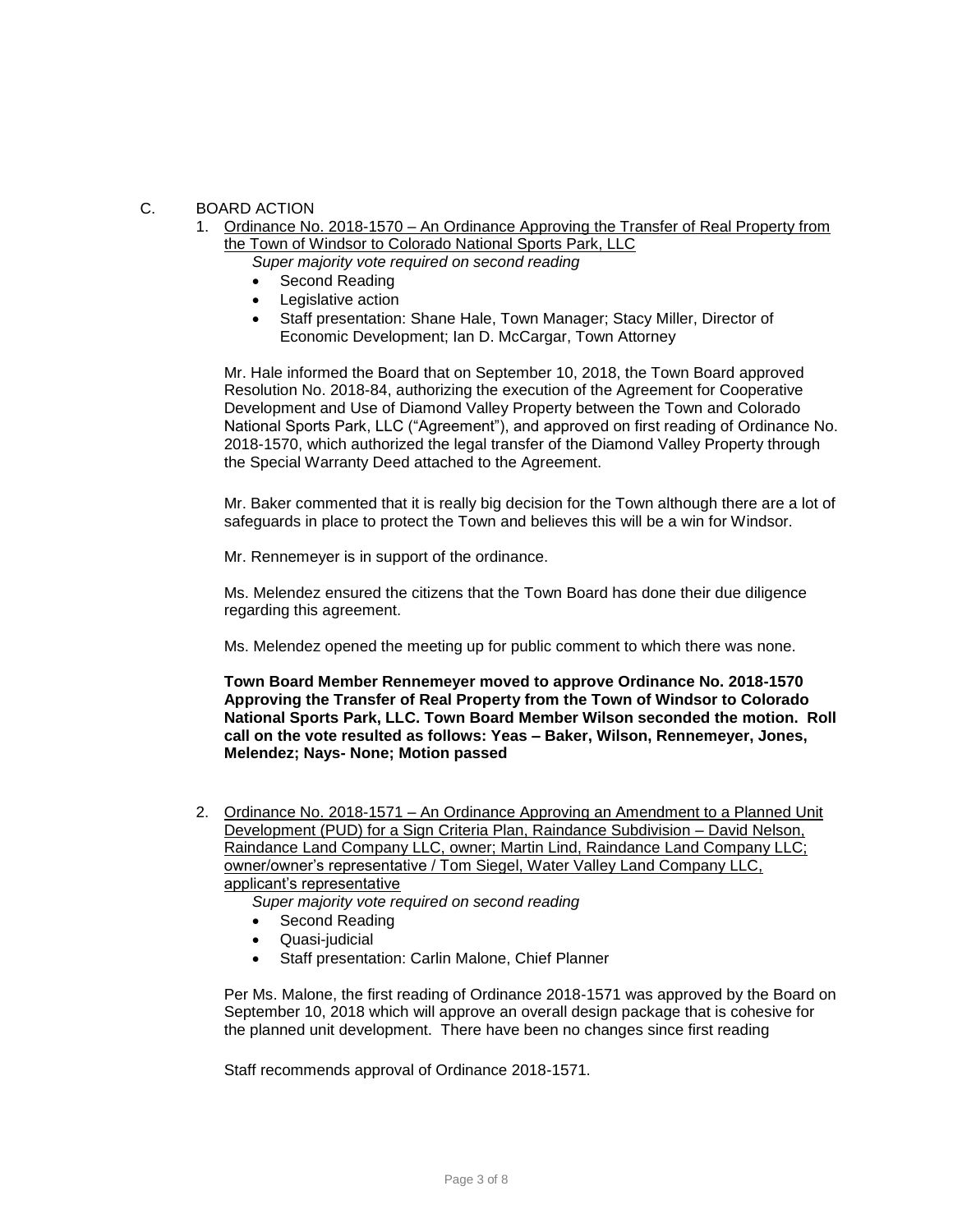Mr. Wilson inquired about the identity features and that not everyone will be happy with it in the future.

Ms. Malone stated there are no locations proposed for the feature but the ideas would go through a permit process.

Ms. Melendez opened the meeting for public comment to which there was none.

**Town Board Member Wilson moved to approve Ordinance No. 2018-1571 Approving an Amendment to a Planned Unit Development (PUD) for a Sign Criteria Plan, Raindance Subdivision. Town Board Member Rennemeyer seconded the motion. Roll call on the vote resulted as follows: Yeas – Baker, Wilson, Rennemeyer, Jones, Melendez; Nays- None; Motion passed.**

- 3. Public Hearing Ordinance No. 2018-1572 An Ordinance Amending Section 16-19- 10(b) of the Town of Windsor Municipal Code to allow accessory storage in the General Commercial zone district
	- First Reading
	- Legislative
	- Staff presentation: Devin King, Planner I

## **Town Board Member Rennemeyer moved to open the public hearing. Town Board Member Jones seconded the motion. Roll call on the vote resulted as follows: Yeas – Baker, Wilson, Rennemeyer, Jones, Melendez; Nays- None; Motion passed.**

Per Mr. King, the included amended language addressing outdoor storage and display is in response to the need from commercial users for accessory outdoor storage in the General Commercial zone district and the effort to accommodate that need while maintaining the "small town feel" that citizens, Town Board and Planning Commission have expressed as important. As Windsor continues to grow and larger retail establishments look to our commercial areas to locate, the code will need to appropriately address such accessory outdoor uses in the General Commercial zone district to maintain the character of our commercial corridors while allowing the incidental storage and display that is common with retail establishments.

This language would require that these accessory uses be reviewed during the site plan process to ensure compliance.

The following shows a comparison of the screening language that was changed per the direction given by Town Board at the August 27, 2018 work session:

#### Presented at August 27 work session:

d. Shall be permanently and fully screened from residential uses, rights-of-way and private drives by screening that is incorporated into the overall design theme and is continuous with the architectural design of the principal building.

### Current Ordinance language:

d. Items located in outdoor storage areas shall be permanently and fully screened from adjacent residential property, public rights-of-way and private drives by opaque structural walls, opaque fencing and/or a combination thereof that is at least as tall as the tallest items in storage. Screening materials shall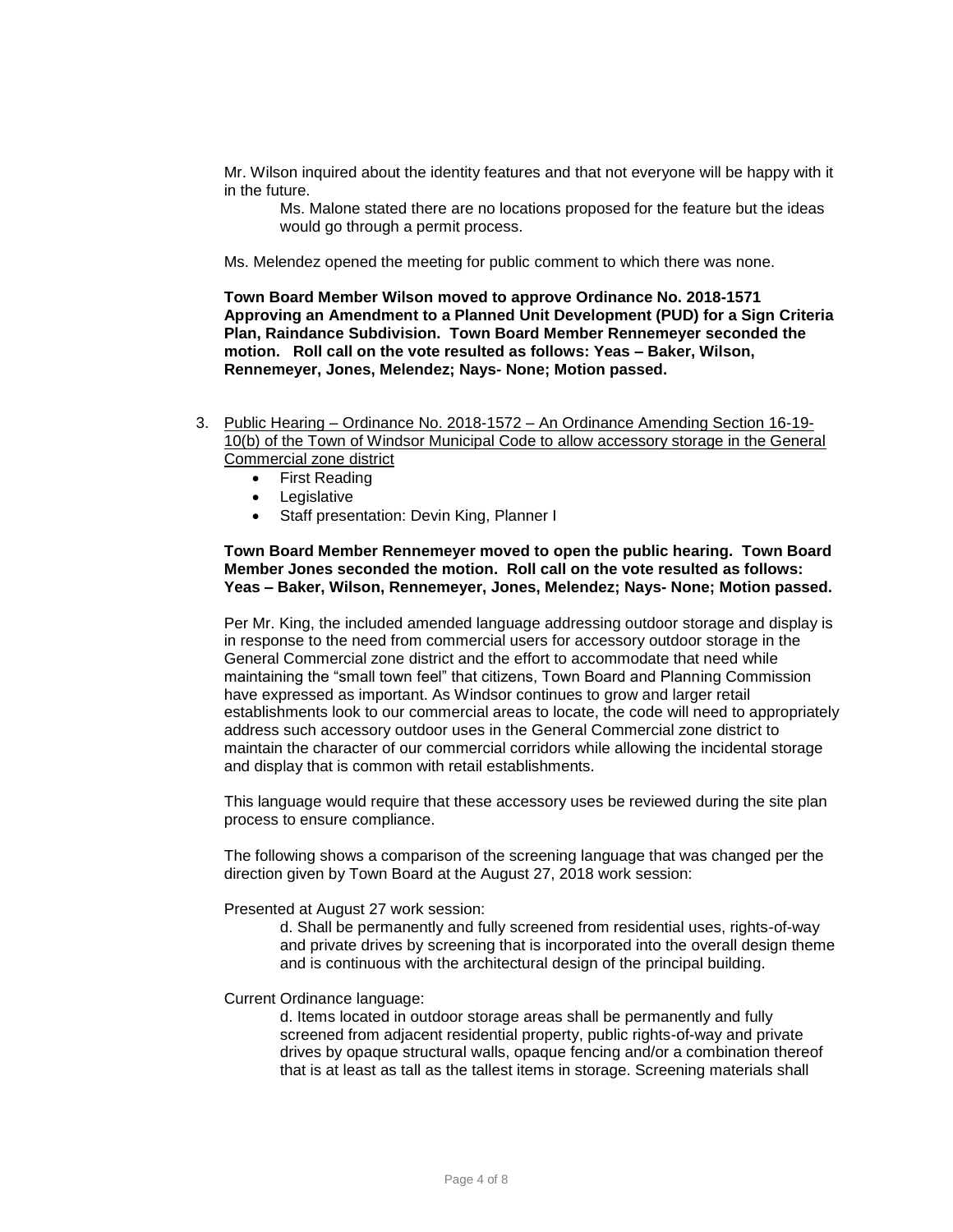conceal all items in storage, shall be opaque and consist predominately of colors and materials generally matching the principal building on the premises. Chain link screening material, with or without slats, is prohibited.

Three categories of accessory uses are proposed to distinguish the difference in storage versus display versus seasonal sales. Storage is pertaining only to the materials or equipment used in the course of business, such as pallets, loading equipment and inventory of goods. Display is pertaining to the incidental display of merchandise, an example of which would be grills or lawnmowers outside along the wall of the principal building. Lastly, seasonal sales is in relation to the seasonal sales specifically related to a season such as plant, Christmas tree or pumpkin sales.

At the September 19, 2018 Planning Commission meeting, commissioners questioned whether or not 60 days is adequate time for seasonal sales to be displayed. Staff followed up to this question by contacting some of the local businesses that tend to have seasonal sales, Ace Hardware and King Soopers, to discuss the typical duration of their seasonal sales. It was determined from these conversations that 90 consecutive days would be a more appropriate timeframe and the ordinance before you was revised to reflect this.

The proposed code amendment is consistent with the 2016 Comprehensive Plan, particularly Goal 8 in the Commercial & Industrial Areas Framework Plan, "Create a distinct sense of place for the Town's commercial and industrial districts."

At its September 19, 2018 regular meeting, the Planning Commission forwarded to the Town Board a recommendation of approval of Ordinance 2018-1572 amending Section 16-19-10(b) to allow accessory outdoor storage and display in the General Commercial zone district subject to any Town Board direction.

Mr. Jones inquired as to accessory seasonal sales of 5%.

Mr. King stated the outside storage can use up to 5% of the required parking spaces.

**Town Board Member Rennemeyer moved to close the public hearing. Town Board Member Baker seconded the motion. Roll call on the vote resulted as follows: Yeas – Baker, Wilson, Rennemeyer, Jones, Melendez; Nays- None; Motion passed.**

- 4. Ordinance No. 2018-1572 An Ordinance Amending Section 16-19-10(b) of the Town of Windsor Municipal Code to allow accessory storage in the General Commercial zone district
	- First Reading
	- Legislative
	- Staff presentation: Devin King, Planner I

Mr. King had nothing further to add

**Town Board Member Rennemeyer moved to approve Ordinance No. 2018-1572 Amending Section 16-19-10(b) of the Town of Windsor Municipal Code to allow accessory storage in the General Commercial zone district. Town Board Member Wilson seconded the motion. Roll call on the vote resulted as follows: Yeas – Baker, Wilson, Rennemeyer, Jones, Melendez; Nays- None; Motion passed.**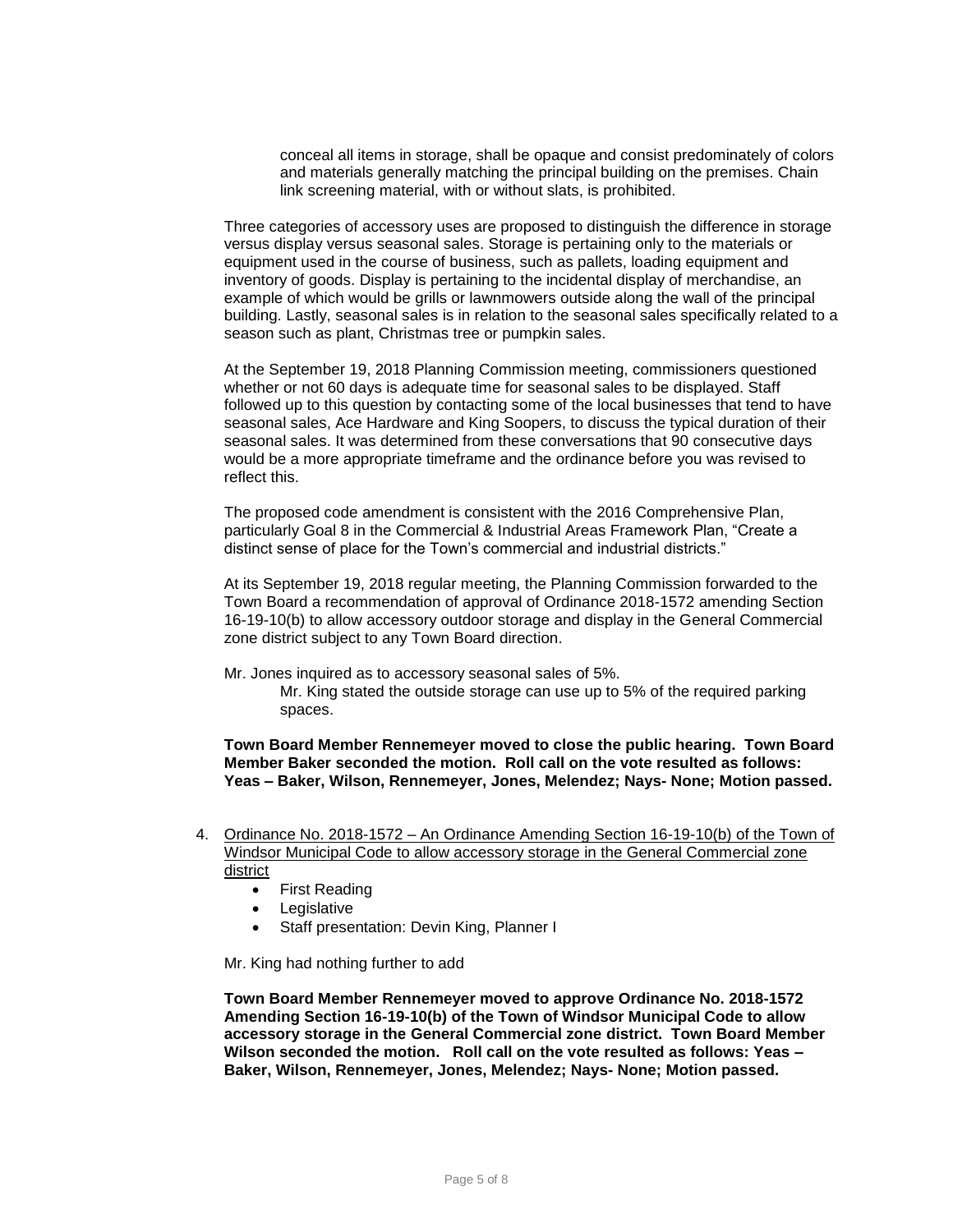- 5. Public Hearing Ordinance No. 2018-1568 An Ordinance Amending Section 16-10-30 of the Town of Windsor Municipal Code regarding multifamily residential off-street parking requirements
	- First Reading
	- **Legislative**
	- Staff presentation: Paul Hornbeck, Senior Planner

## **Town Board Member Rennemeyer moved to open the public hearing. Town Board Member Jones the motion. Roll call on the vote resulted as follows: Yeas – Baker, Wilson, Rennemeyer, Jones, Melendez; Nays- None; Motion passed.**

Per Mr. Ballstadt, the Town has experienced multifamily residential development in record numbers over the past few years and this has brought to light the need to reexamine the parking ratio required for multifamily residential uses. Code Section 16-10- 30 requires 1.5 parking spaces per multifamily unit. This requirement does not appear to adequately account for visitor and overflow parking, particularly when on-street parking is not available.

Staff has reviewed parking ratios for regional jurisdictions and looked at national studies by the Institute of Transportation Engineers in determining the proposed parking ratios listed in the table below alongside regional jurisdictions.

To measure the impact of the proposed amendment staff compared the parking requirements under the existing and proposed parking codes using two case studies of recent multifamily developments, as shown in the tables below. In both cases, the new parking ratio would have increased the minimum parking required by approximately 10%.

This amendment is primarily targeted at multifamily projects that do not have on-street parking available so a credit is given when on-street parking is available adjacent to the development. The credit proposed is one parking space for every 25' of linear frontage on a street with on-street parking, up to 10% of the required parking. This credit is similar to a credit allowed for all uses within the downtown area and would largely mitigate any increase in parking requirements under the proposed amendment when on-street parking is available.

A question that came up during the last work session was ensuring adequate flexibility to keep up with evolving trends in transportation or for projects with unique parking demands. A review of the current code language shows that such flexibility can be easily addressed with a minor change to the title of Municipal Code Section 16-10-30(a)7 which provides Planning Commission the ability to make determinations regarding parking when there is a question:

At their July 18, 2018, meeting the Planning Commission forwarded to Town Board a recommendation of approval of the proposed amendment to Municipal Code Section 16- 10-30 to modify the multifamily parking requirements as outlined.

Mr. Baker inquired as to future technologies that may not require as many parking spaces.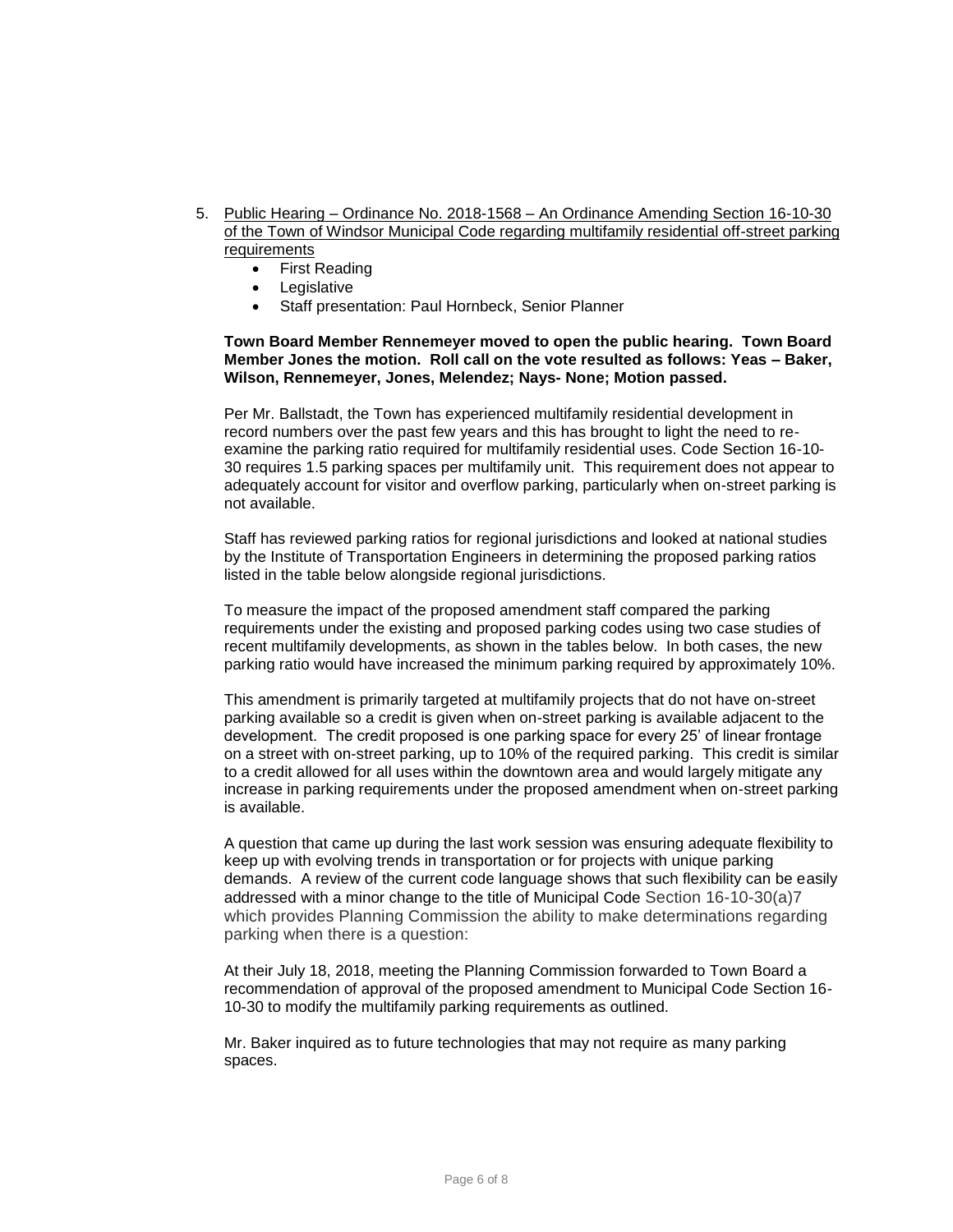Mr. Ballstadt stated the current goal is to make the parking match the need but that code can be reviewed in the future as new or other modes of transportation develop.

Mr. Rennemeyer inquired as to how these new regulations will affect the projects that are currently in the approval process.

Mr. McCargar stated there is no specific exception or special language on the effective date so the Ordinance would take effect 10 days after publication following final adoption.

Mr. Ballstadt stated normally it would not be applied to any projects that are already in the review process.

Mr. Baker confirmed that the Ordinance will become effective on all new submittals. Mr. McCargar stated the Ordinance will take effect immediately unless the application has been submitted under the previous requirements.

**Town Board Member Rennemeyer moved to close the public hearing. Town Board Member Jones seconded the motion. Roll call on the vote resulted as follows: Yeas – Baker, Wilson, Rennemeyer, Jones, Melendez; Nays- None; Motion passed.**

- 6. Ordinance No. 2018-1568 An Ordinance Amending Section 16-10-30 of the Town of Windsor Municipal Code regarding multifamily residential off-street parking requirements
	- First Reading
	- Legislative
	- Staff presentation: Paul Hornbeck, Senior Planner

Per Mr. Ballstadt, staff recommends the language regarding the effective date be added between first and second reading.

**Town Board Member Jones moved to approve Ordinance 2018-1568 Amending Section 16-10-30 of the Town of Windsor Municipal Code regarding multifamily residential off-street parking requirements. Town Board Member Rennemeyer seconded the motion. Roll call on the vote resulted as follows: Yeas – Baker, Wilson, Rennemeyer, Jones, Melendez; Nays- None; Motion passed.**

- 7. August Financial Report
	- Staff presentation: Dean Moyer, Director of Finance

Mr. Moyer presented the financial report that was included in packet material.

- 8. Community Development Report
	- Staff presentation: Scott Ballstadt, Director of Planning

Mr. Ballstadt presented the Community Development Report that was included in packet material.

Mr. Rennemeyer inquired as to Severance and all of their growth, how does Windsor monitor their waste and with Windsor's waste to not overload the treatment facility.